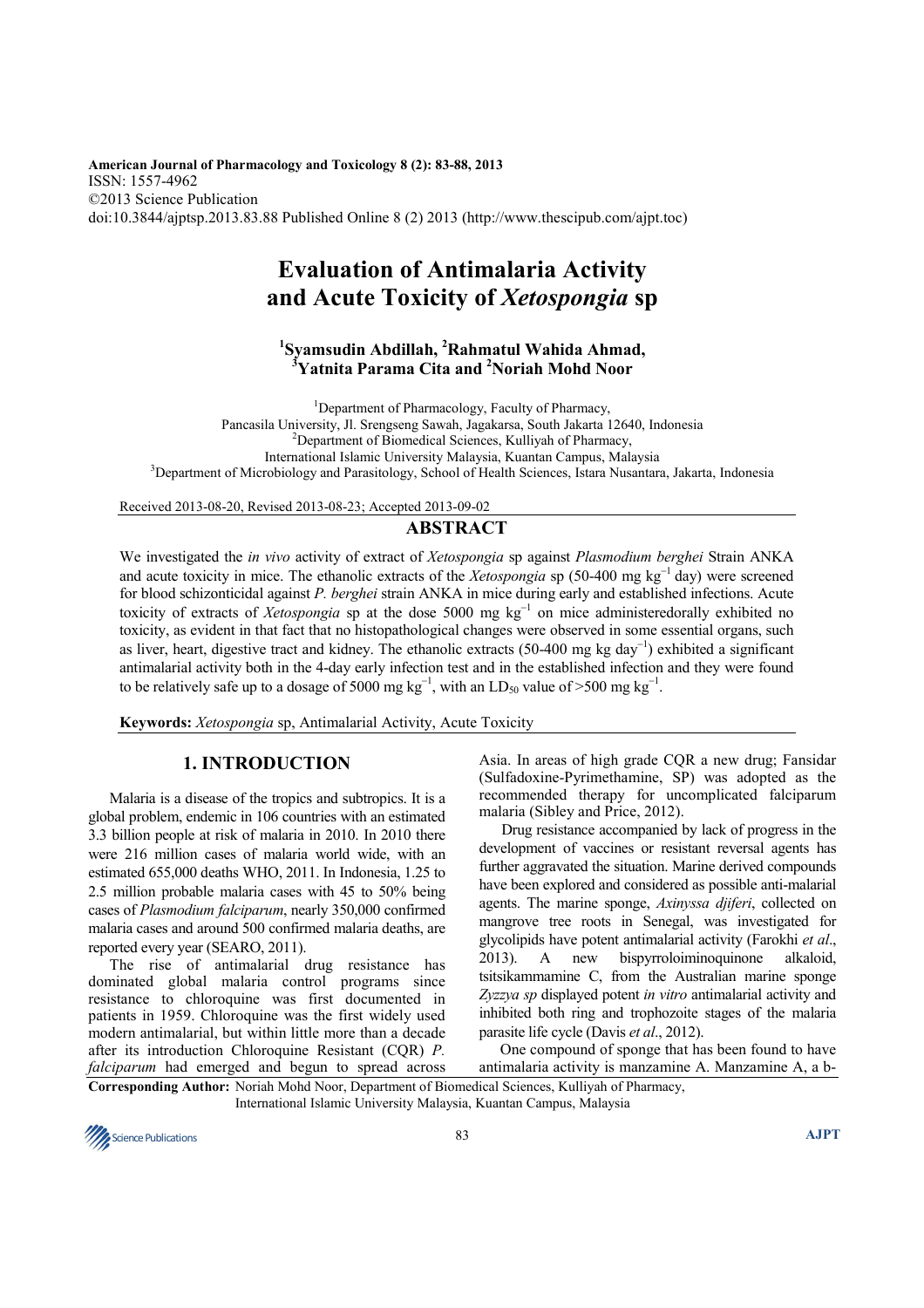carboline alkaloid, was shown to inhibit the growth of the rodent malaria parasite *Plasmodium berghei*, not only *in vitro* but also *in vivo* (Ang *et al*., 2000). In the last two decades, the manzamine alkaloids have represented an important class of natural products for the development of new bioactive molecules for the treatment of malaria. Manzamin A alkaloids can be isolated from the sponge family Petrosiidae (Samoylenko *et al*., 2009).

Sponge from the genus of Petrosia commmonly found in Situbondo waters, East Java, Indonesia is *Xetospongia*  sp (Abdillah *et al*., 2013). *In vivo* antimalaria test and acute toxicity test against *Xetospongia* sp were conducted as an effort to find bioactive compounds from natural ingredients, particularly sponge.

#### **2. MATERIALS AND METHODS**

#### **2.1. Animal Materials**

Sponge samples of *Xetospongia* sp was collected by scuba diving at a depth of about 8 and 500 m from the coastline in Tajung Pecaron Bay, near Situbondo, Indonesia. The selected sponge, *Xetospongia* sp*.* was well identified with the help of Laboratorium of Ecology of Marine, Department of Biology, Institute of Technologi Surabaya. A voucher specimen (No A24354) was deposited at Department of Biology, Faculty of Sciences, Institute Technology of Surabaya. The strain of *P. berghei* was provided by the Centre of Bioscience and Biotechnology, Faculty of Sciences and Technology, National University of Malaysia.

#### **2.2. Extract Preparation**

Freeze-dried or wet samples of the sponges were soaked twice in ethanol. Each soaking lasted for 24 h. After filtration, the ethanol extracts were then evaporated under reduced pressure in a rotary evaporator and evaluated for their effectiveness against *P. berghei* parasites.

#### **2.3. Parasite Inoculation**

A single donor mouse infected with *Plasmodium berghei* parasites was blood into sterile heparinized culture medium and the blood was diluted with RPMI 1640 medium. The healthy experimental mice were infected intravenously via a tail vein with 0.2 mL of the diluted blood containing 1×10<sup>7</sup> parasitized (*Plasmodium berghei*) red blood cells on day one.

#### **2.4. Evaluation of Antimalarial Activity of the Extract of** *Xetospongia* **sp**

Evaluation of suppressive activity of the extract (4 day test).



This test was used to evaluate the schizontocidal activity of the extract and chloroquine against early *P.berghei* infection in mice. This was done as described by Knight and Peters (1980) on the first day (Do), the seventy-two mice were infected with the parasite and randomly divided into various groups (n = 6). These were administered with the extract and chloroquine. The mice in group 1 were administered with 400 mg kg<sup>-1</sup>, group 2, 200 mg kg<sup>-1</sup>, group 3, 100 mg kg<sup>−</sup><sup>1</sup> , group 4, 50 mg kg<sup>−</sup><sup>1</sup> of the crude extract, Chloroquine was given to the positive control group (group 5) and 10 mL  $kg^{-1}$  of distilled waterto negative control group (Group 6) for fourconsecutive days (D0- D3) between 8am and 9am. On thefifth day (D4), thin blood film was made from tail blood.The film was then stained with Leishman's stain to reveal parasitized erythocytes out of 200 in a random field of themicroscope.

#### **2.5. Evaluation of Curative Activity (Rane's test)**

This was used to evaluate the schizontocidal activities ofthe extracts and chloroquine in established infection. Thiswas done as described by Ryley and Peters (1970). *P.berghei* was injected intraperitoneally into groups of mice  $(n = 6)$  on the first Day (Do). Seventytwo hours later (D3), the mice was divided randomly into groups of six mice each. Different doses of the leaf extract, 400, 200, 100 and 50 mg  $kg^{-1}$  were orally administered respectively to mice in groups 1-4, the extract, 5 mg kg day<sup>-1</sup> of chloroquine (positive control) and 10 mL kg<sup>-1</sup> of distilled water (negative control) were respectively given to mice in Groups 5 and 6. The extract and drugs were administered once daily for5 days. Leishman's stained thin smears were prepared from tail blood samples collected on each day of treatment to monitor parasitaemia level. The Mean Survival Time (MST) of the mice in each treatment group was determined over a period of 29 days (D0-D28).

#### **2.6. Acute Toxicity Test**

The acute toxicity of extracts weretested on rats using 3 doses (625, 2500 and 5000 mg  $kg^{-1}$  body weight) administered orally. Control rats were kept under the same conditions without any treatments. The animals were routinely inspected for appearances or signs of toxicity such as tremors,weakness and refusal of feeds, falling off hair, coma or even death for 48 h. The Lethal Dose  $LD_{50}$  was estimated from the graph of percentage mortality converted to probit against log-dose of the extract, probit 5 being 50%.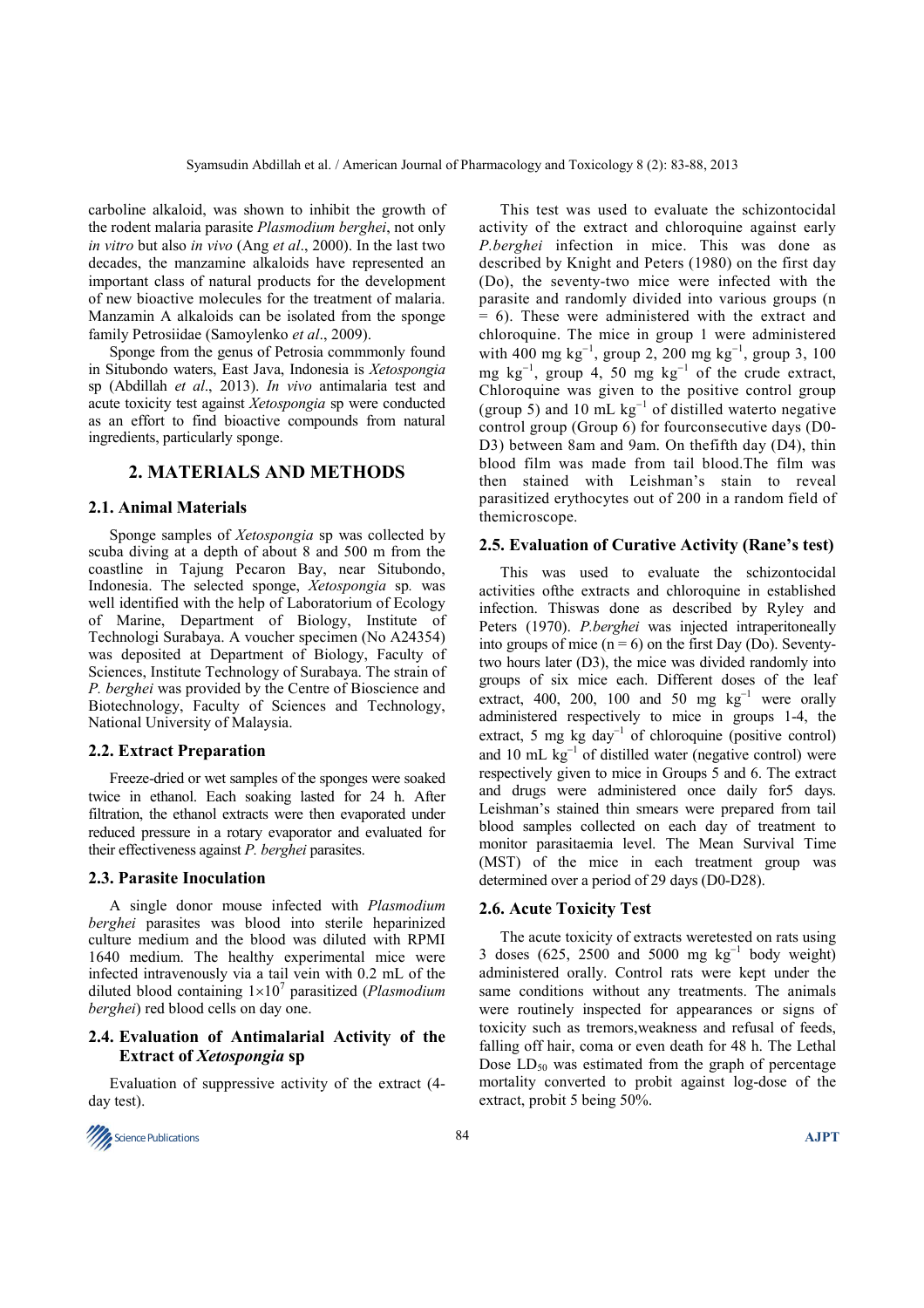#### **3. RESULTS**

## **3.1. Evaluation of Suppressive Activity of the Extract ( 4-Day Test)**

On the day 5, extract of *Xetospongia* sp yielded %suppression of 60,23% for a dosage of 400 mg kg

day<sup>-1</sup>, 42,48% for a dosage of 200 mg kg day<sup>-1</sup>, 25,91% for a dosage of 100 mg kg day<sup>-1</sup> and 3,86% for a dosage of 50/kg/day. Based on these findings, treatment groups receiving extracts at a dosage of 400 mg kg day<sup>−</sup><sup>1</sup> exhibited a lower parasitemia rate than any other treatment groups even though it was still lower than that of positive control group (chloroquine treatment group).



Extract dosage of 50 mg kg day<sup>-1</sup>

Extract dosage of 100 mg kg day-1



Extract dosage of 400 mg kg day<sup>-1</sup>

Extract dosage of 200 mg kg day<sup>-1</sup>



Positive control

Negative control

**Fig. 1.** Parasitemia density (thin blood smear) in combination test on the day 4, visualized using a light microscope (\* arrow indicates parasite-infected erythrocytes)

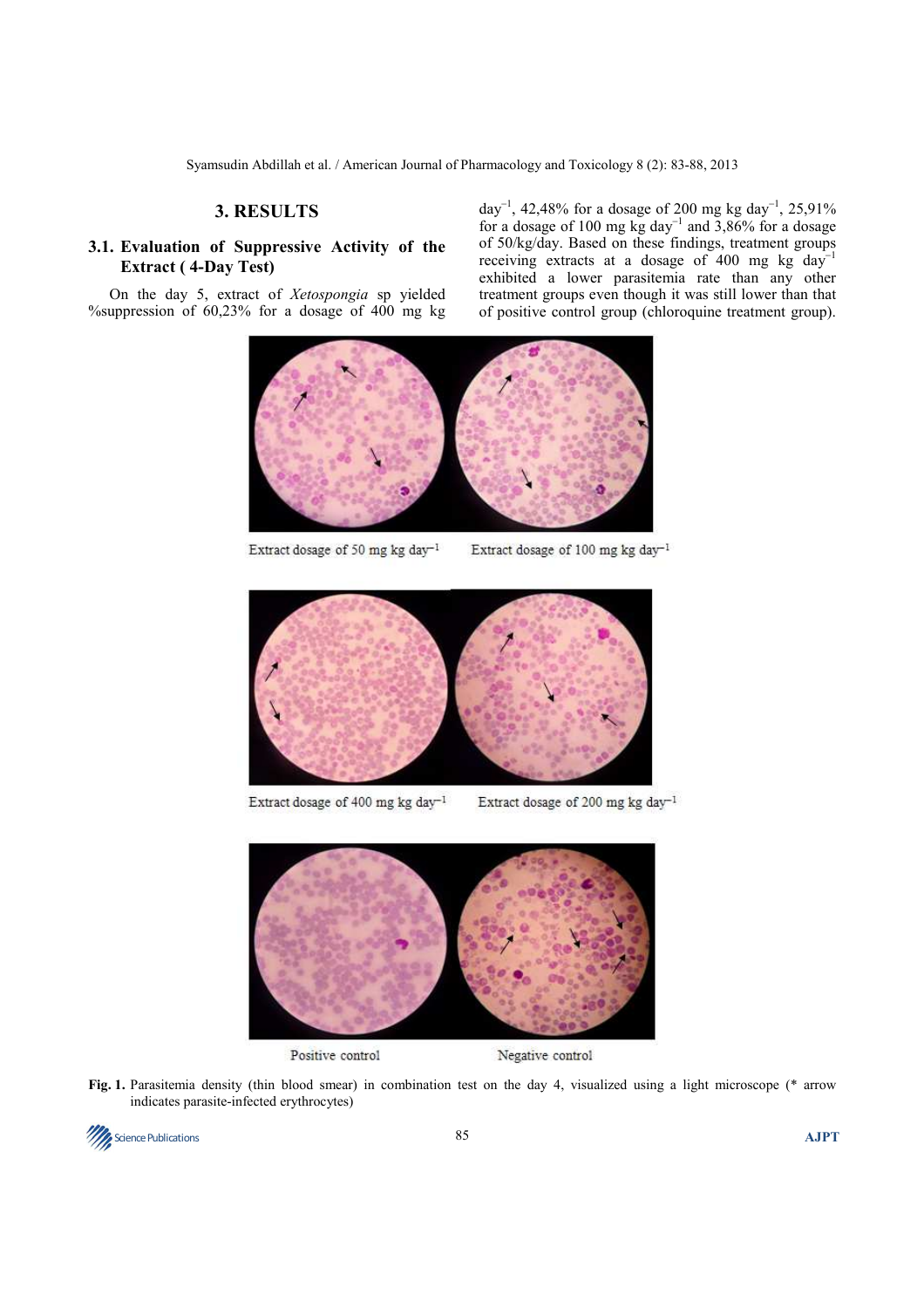Parasitemia density in each treatment group is depicted in **Fig. 1**. The best parasite inhibitory activity was exhibited by control positive group and treatment group receiving 400 mg kg day<sup>−</sup><sup>1</sup> .

In the positive control group, recovery of the experimental animal began on the Day 3 and on the Day 4, all mice were found to be negative in parasitemia test.

Based on percent inhibition exhibited by each test group, statistic analysis was conducted to determine the significance in the different of percent inhibitions in the treatment groups receiving the extracts and the control group receiving chloroquine. Kruskal-Wallis statistic analysis exhibited a significance value of  $p =$ 0.021. It means that at least three groups of mice had a significant difference in the percent inhibition  $(p<0.05)$ .

#### **3.2. Acute Toxicity Test**

Acute toxicity tests were done for *Xetospongia* sp. Three groups of mice, eachgroup having 5 male and 5 female mice, for dose levels (625, 2500 and 5000 mg kg<sup>-1</sup>) were used for toxicity test. The mice were acclimatized and fasted over night. The weight of each mouse was measured and calculated for all the dose levels. The extracts were given to the mice before they ate anything (empty stomachs). The test was repeated with doses  $(625, 2500 \text{ and } 5000 \text{ mg kg}^{-1})$  orally. Toxicity signs such as death, changes in physical appearance, behavioral change and organ damage were observed for 48 h.

The table above shows that up to a dosage of 5000 mg kg day<sup>−</sup><sup>1</sup> , extracts of *Xetospongia* sp administered for 48 h did not lead to mouse death, with an  $LD_{50}$  value of  $>$ 5000 mg kg<sup>-1</sup>.

#### **4. DISCUSSION**

Marine sponges have a potential to provide future drugs against important diseases, such as malaria, cancer and a range of viral diseases (Bhimba *et al*., 2013). Of 10,000 marine sponges, 11 genera are known to produce bioactive compounds and only three genera (*Haliclona*, *Petrosia* and *Discodemia*) are known to produce anti-malarial. *Xetospongia* sp is one of the sponges of genus Petrosia that are widely found in Indonesian water areas. *Xetospongia* is a genus of sponge that contains manzamine compound. Manzamines are a structurally unique group of bcarboline alkaloids isolated from a *Halliclona sp* but subsequently found in other genera of marine sponges including *Xetospongia* (Guzman *et al*., 2011). Ang *et al*. (2000) isolated manzamine-A, a, β carboline alkaloid in several marine sponges, inhibiting the growth of the rodent malaria parasite *Plasmodiumberghei in vivo*. They also suggested the manzamine- A and 8 hydroxymanzamine-A, as promising new antimalarial agents/technical status of different methods to produce sponge.

The *P. berghei*-infected mouse model has been widely used as a preliminary test for the *in vivo* activity of potential antimalarial agents, as it provides a preclinical indication of any *in vivo* potential bioactivity as well as possible toxicity of the sample tested.

## **4.1. Evaluation of Suppressive Activity of the Extract ( 4-Day Test)**

The 4-day suppressive test is a standard test commonly used for antimalarial screening and the determination of percent suppression of parasitemia is the most reliable parameter (Gitua *et al*., 2012). Evaluation of antimalaria activity was based on %parasitemia 4 days after the test animals were given antimalaria treatment for 4 consecutive days. *Plasmodium berghei* is widely used for *in vivo*  antiplasmodial activity assay since it is molecularly analogous to *P. falciparum*. By using *P. berghei* as a test *Plasmodium*, the research findings expectedly described the effects against *P. falciparum* as a *Plasmodium* that most commonly infects human being (Cox, 1988).

Malaria parasite infected mice exhibited the symptoms of trembling, anemia, paleness, weakness and reduced body weight. The mice looked pale due to anemia. The symptoms of anemia occurred since many erythrocytes were lysed due to parasite infection. Consequently, the counts of erythrocytes decreased. Reduced erythrocyte counts were evident from the fact that the mice blood was more diluted and pale. The mice also lost appetite for food. This led to decreasing body weight and weakness. The symptoms were similar to what human beings experience in case of malaria parasite infection. The

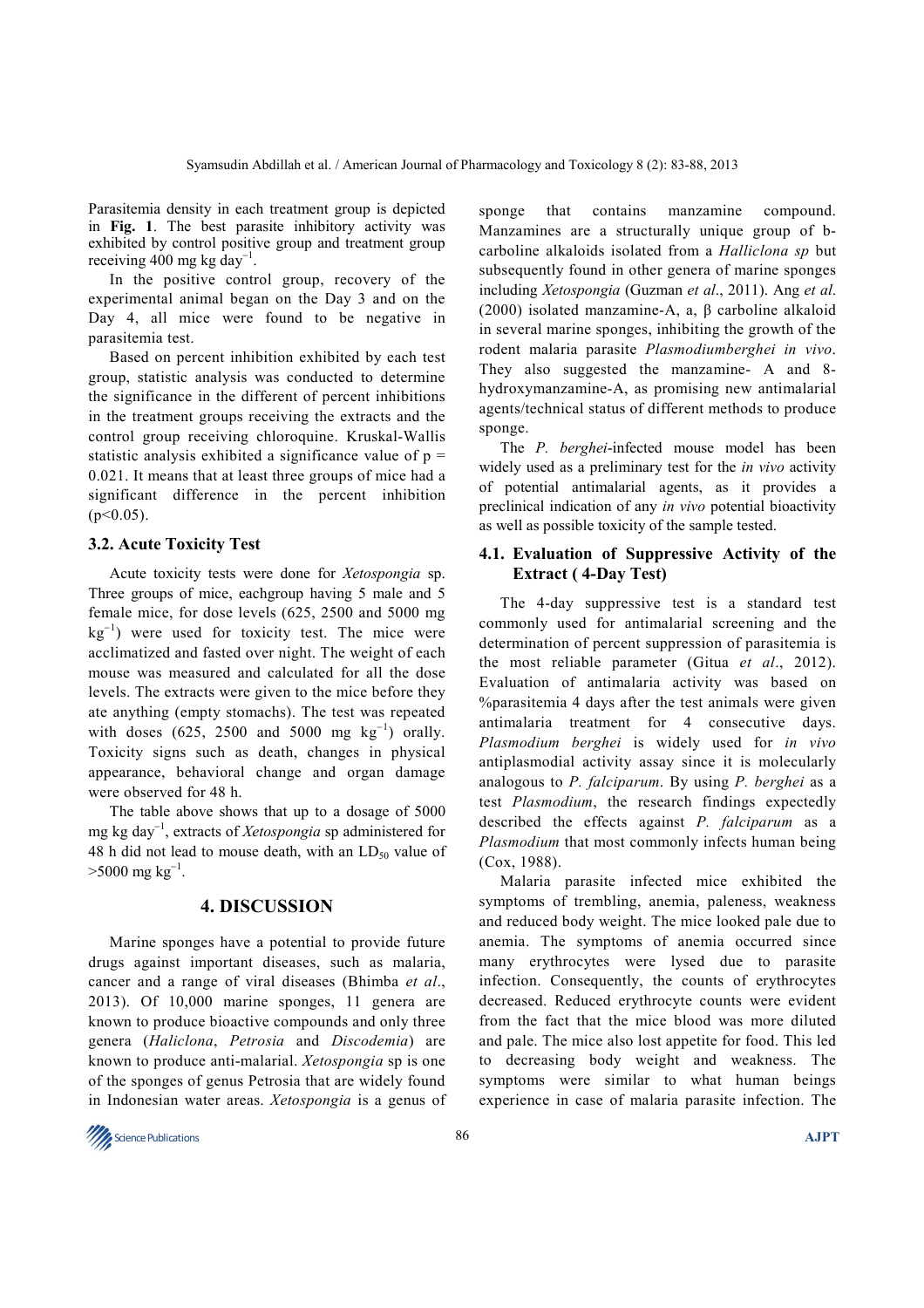development of malaria is also determined by the immune system of the test animals and their response to the treatment.

**Table 1** shows that administration of *Xetospongia* sp extract at a dosage of 200 mg kg day<sup>-1</sup> was able to suppress parasite growth by 42,48%, while a dosage of 400 mg kg day<sup>−</sup><sup>1</sup> was able to suppress parasite growth by 60,23%. Therefore, the total  $ED_{50}$  value for the extract of *Xetospongia* sp administered on oral route was  $331,95$  mg  $kg^{-1}$ .

#### **4.2. Evaluation of Curative Activity (Rane's test)**

In the curative study, the ethanolic extract of *Xetospongia* sp produced a dose dependent reduction in parasitaemia levels in the extract treated groups; there was also a similar reduction in the chloroquine treated group (positive control). This finding is sufficient to say that *Xetospongia* sp extract has therapeutic efficacy against established malaria parasite.

The extract produced significant ( $p \le 0.05$ ) and dose- dependent decrease in parasite counts. The mean percentage of parasitaemia were 8,52, 9,49, 6,02 and 4,17 at the doses of 50, 100, 200 and 400 mg extract/kg body weight respectively **Table 2**. At 10 mg kg<sup>−</sup><sup>1</sup> , Chloroquine produced 98.42% chemo suppression. The extract produced significant  $(p<0.05)$ dose-dependently prolonged the survival time of mice while, chloroquine at 10 mg kg<sup>-1</sup> body weight significantly (p<0.001) prolonged the survival time of treated mice.

#### **4.3. Acute Toxicity Test**

In general, if the Lethal Dose (LD50) of the test substance is three times more than the Minimum Effective Dose (MED), the substance is considered a good candidate for further studies. It was also suggested that oral administration is about 100 times less toxic than intraperitoneal (Prohp and Onoagbe, 2012). However, the hydro alcoholic extracts showed no lethality to mice at  $5,000$  mg kg<sup>-1</sup>, which is 25 times the MED and no gross behavioral and physical changes were revealed (**Table 3**). Therefore, observations that no death with up to an oral dose of 5000 mg kg<sup>−</sup><sup>1</sup> could indicate that the test extracts are very safe.

| Table 1. Effect of ethanolic extract of Xetospongia sp on suppressive activity |                           |                           |  |  |
|--------------------------------------------------------------------------------|---------------------------|---------------------------|--|--|
| Extract/drug                                                                   | Percentage of parasitemia | Percentage of suppressive |  |  |
| Xetospongia sp                                                                 |                           |                           |  |  |
| Dose 400 mg kg day <sup>-1</sup>                                               | $3.07 \pm 0.98$           | 60,23                     |  |  |
| $200 \text{ mg}$ kg day <sup>-1</sup>                                          | $4,44\pm0,87$             | 42,48                     |  |  |
| $100 \text{ mg}$ kg day <sup>-1</sup>                                          | $5,72\pm0.96$             | 25,91                     |  |  |
| 50 mg kg day <sup>-1</sup>                                                     | $6,65\pm0.94$             | 3,86                      |  |  |
| Vehicle                                                                        | $7.72 \pm 0.84$           | $\Omega$                  |  |  |
| Chloroquine 10 mg $kg^{-1}$                                                    | $0.13 \pm 0.97$           | 98,32                     |  |  |

Each results is mean of mice  $\pm$  controls

**Table 2.** Antiplasmodial activity of the ethanol extract of *Xetospongia* sp. during established infection (Rane test)

| Extract/drug Xetospongia sp           | Percentage of parasitemia                                                                                                                                                                                                                                                                        | Mean survival time (day)      |
|---------------------------------------|--------------------------------------------------------------------------------------------------------------------------------------------------------------------------------------------------------------------------------------------------------------------------------------------------|-------------------------------|
| Dose 400 mg kg day <sup>-1</sup>      | $4,17\pm1,27$                                                                                                                                                                                                                                                                                    | $16,52\pm1,03$ <sup>*</sup>   |
| $200 \text{ mg}$ kg day <sup>-1</sup> | $6,02\pm1,13$                                                                                                                                                                                                                                                                                    | $14,63 \pm 1,53$ <sup>*</sup> |
| $100 \text{ mg}$ kg day <sup>-1</sup> | $9,49\pm1,21$                                                                                                                                                                                                                                                                                    | $10,42\pm1,42^*$              |
| 50 mg kg day <sup>-1</sup>            | $8,52\pm0.98$                                                                                                                                                                                                                                                                                    | $5,42\pm1,03$                 |
| Chloroquine 10 mg $kg^{-1}$           | $0.00 \pm 0.09$                                                                                                                                                                                                                                                                                  | $30.0 \pm 0.00^*$             |
|                                       | $\mathbf{D}$ and $\mathbf{D}$ and $\mathbf{D}$ and $\mathbf{D}$ and $\mathbf{D}$ and $\mathbf{D}$ and $\mathbf{D}$ and $\mathbf{D}$ and $\mathbf{D}$ and $\mathbf{D}$ and $\mathbf{D}$ and $\mathbf{D}$ and $\mathbf{D}$ and $\mathbf{D}$ and $\mathbf{D}$ and $\mathbf{D}$ and $\mathbf{D}$ and |                               |

Data are expressed as mean  $\pm$  SEM for five mice/group  $\Box$  \*p<0,05. When compared to control

#### **Table 3.** Physical changes of the ethanol extract of *Xetospongia* sp during acute toxicity test

| Extract of <i>Xetospongia</i> sp | 12 h later                                | 24 h later         | 48 h later          |
|----------------------------------|-------------------------------------------|--------------------|---------------------|
| Dose 625 mg $kg^{-1}$            | No change behavior salivation             | No change behavior | No change behaviour |
| $2500 \text{ mg kg}^{-1}$        | No change behavior salivation             | No change behavior | No change behaviour |
| $5000 \text{ mg kg}^{-1}$        | Piloerection Rapid respiration salivation | No change behavior | No change behaviour |
|                                  |                                           |                    |                     |